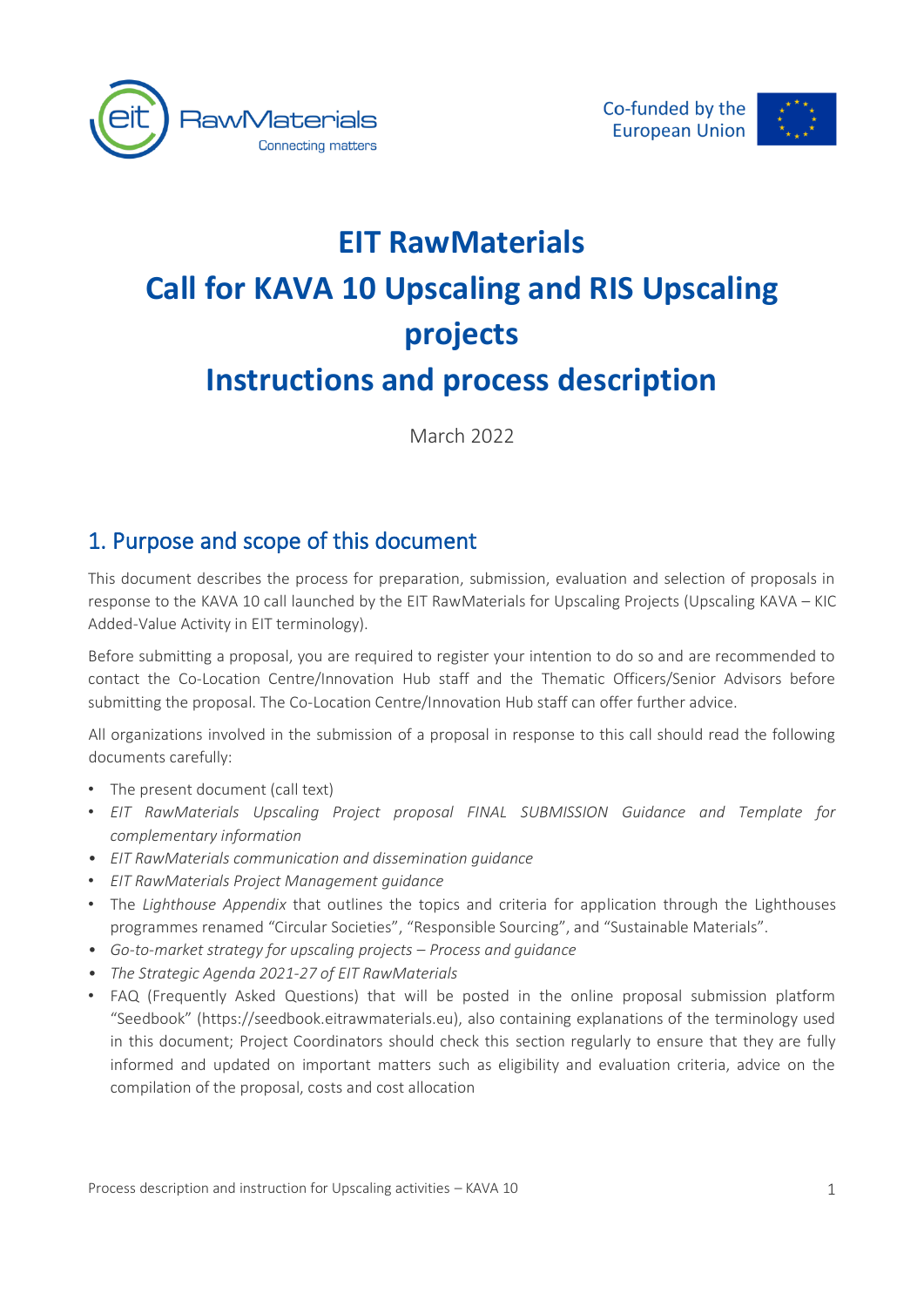



# 2. Project call and selection process

### 2.1. General rules and guiding principles

- All projects must lead to specific deliverables and outputs over a defined time schedule and they will be financed by EIT RawMaterials (the KIC) only for a defined duration.
- Proposals must meet the highest expectations and performance on the creation of impact (please refer to Strategic Agenda 2021-2027).
- Upscaling projects are innovation projects based on validated technologies that need additional step(s) for up-scaling, demonstration or implementation. The objective is to bring the technology to market, as a product, service or process.
- Only the proposals that are fully aligned with the EIT RawMaterials 2021-2027 Strategic Agenda will be considered for funding. In particular, the proposal should address at least one of the topics listed in the Lighthouse Appendix and must be developed in close cooperation with the KIC staff that have been assigned to the proposal. Proposals that do not address the topics listed in the Lighthouse Appendix will be considered for funding, but will be given lower priority.
- The following applies for RIS Upscaling proposals: a) The majority of RIS Upscaling proposal's activities are executed in RIS countries, b) they provide benefits for RIS countries, c) raise the innovation level of entities in RIS countries, d) are coordinated by a partner from RIS countries and e) contribute a reasonable/significant amount of EIT Core RIS KPIs from the Strategic Agenda 2021-27.
- Projects that have the potential to become investment cases for the European Raw Materials Alliance within the funding period will be evaluated positively and will be given a priority over other projects that have achieved a similar score in the quality criteria.
- All projects must contribute to the long-term financial sustainability targets of the KIC by aiming at generating backflow in the event of success. The amount of backflow can be capped to an amount equalling the EIT funding received by the consortium plus a project-specific, risk-related mark-up to be defined for each individual case. The backflow shall only apply for the event of the successful commercialisation of the project. The amount, time and conditions for the backflow will be crucial criteria for the selection of the funded projects. The individual backflow or, more general, the Financial Sustainability Mechanism (FSM) shall be primarily contributed by the Commercialisation partner(s), which are expected to be Industry partners that commercialise the product or service and only in extraordinary cases other types of partners (e.g. in the case of a spin-off where the co-commercialisation option could apply – see below for further information).
- In the case of a resubmission, it is mandatory to highlight the improvement performed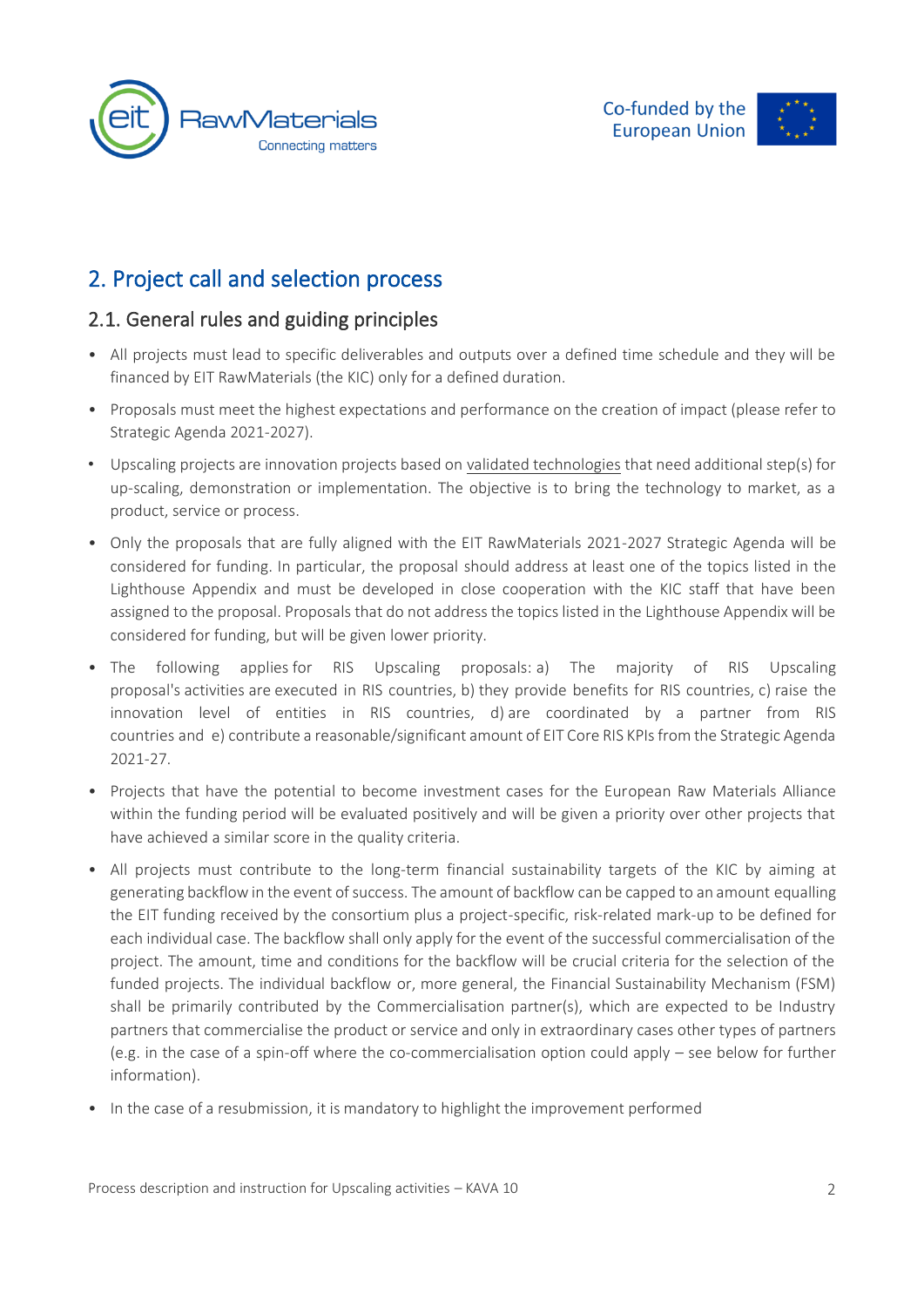



- In case of a proposal selected at Stage 1 of KAVA Call 9 that did not go to Stage 2 by submitting a FINAL proposal in time, the consortium must provide the reasons and resubmit a DRAFT proposal at Stage 1 of KAVA 10
- If a proposal has already been supported with previous funds, please indicate them with the name of the project as well as the source of funding
- The technology must be at Technology Readiness Level (TRL<sup>1</sup>) of at least 5 at the beginning of the project, corresponding to a "technology validated in relevant environment". Documented evidence must be provided in the application to substantiate this claim. The project may be scored very low or even deemed to be ineligible without such evidence.
- At the end of the project, the technology is expected to have reached a TRL of at least 7, corresponding to a "system prototype demonstration in operational environment". Information must be provided in the application to substantiate this claim, and the project may be scored very low or even deemed to be ineligible without it.
- The co-funding contributed by the project consortium should be minimum 30% of the total funding (NOT 30% of the EIT funding). This is the minimum amount set by the EIT for innovation projects. Projects that provide a higher co-funding will be evaluated positively. The co-funding contributed by each partner does not need to be proportional to the funding allocated, but shall be primarily contributed by industry partners and in specific cases by other types of partners (if so, to the lowest extent possible).
- Upscaling projects must aim for market introduction and/or a commercial use within 3 years (or less) after the end of project. Projects that aim for commercialization within the project duration will be evaluated positively. The proposal must clearly state who (which partner) will be responsible for commercialization, and outline a plan for market introduction.
- A detailed work plan must be provided for each year of the project duration at the time of proposal submission. The work plan must contain major milestones to be achieved during each of the year(s) of the funding period, including main deliverables and description of the envisaged project status.
- Deliverables must include a mandatory Final Report and an explanation of whether and how the KAVA project will be continued by the partners. The Final Report must include a Conclusion.
- All projects will be tracked and their progress will be assessed for 5 years after the end of the funding period.
- Specific tasks may be attributed to subcontractors, as long as the necessity is clearly justified and follows the general Horizon Europe principles. Please note that only a limited part (in budget and scope) of a project

<sup>&</sup>lt;sup>1</sup> Definitions of Technology Readiness Level (TRL) 1 to 9 are given in FAQ document.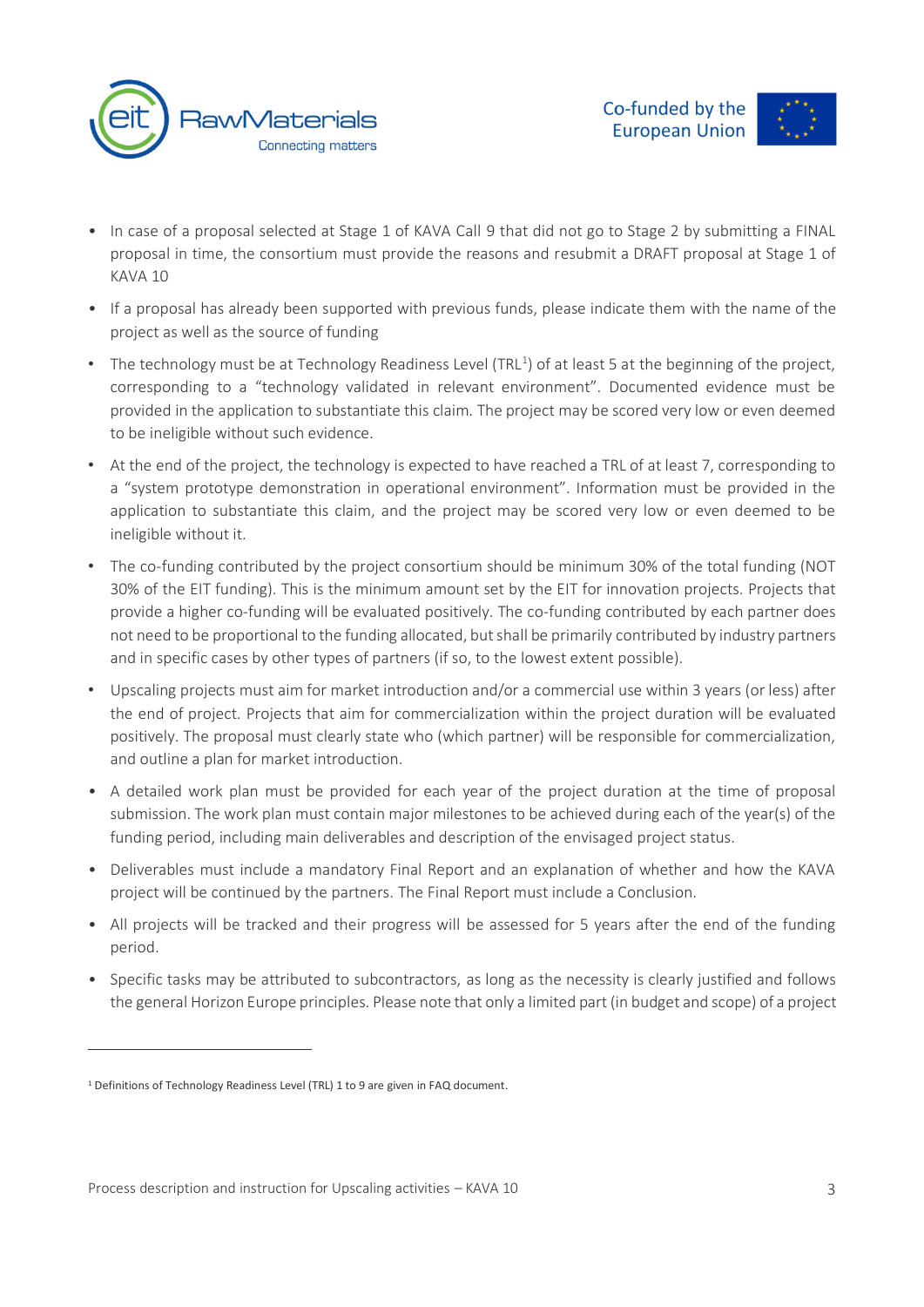

may be subcontracted; depending on the scope of the work to be provided, it may be necessary for the entity to become a partner.

- It is possible to add other partners to the consortium after the project selection, but without changes to the total KAVA budget allocated to the project. Those partners have to be formally named to and approved by EIT RawMaterials, and in case of a non-member to submit an EIT RawMaterials membership application.
- Regardless of the funding source, if an entity incurs costs as part of a KAVA they need to become KIC partners (with the exception of the RIS task partners). In other words, non-members who receive funding, or who incur costs as a result of a KAVA (even if the funding is brought in by them) need to become partners, supply all documents and pay fees; they need to report their costs, be subject to eligibility, etc. like any regular partner. Non-members who participate in a KAVA but receive no funding and incur no costs in the project do not need to become partners. They need to sign the Project Agreement (PA), however, because this includes statements on IP, confidentiality, etc. that still need to be respected.
- Above and beyond the specific EIT RawMaterials Eligibility criteria, all projects must comply with Horizon Europe and EIT rules, and with the conditions set in the new EIT RawMaterials Partnership Agreement.
- EIT RawMaterials is committed to supporting the best ideas and the projects with the highest potential to generate impact in the raw materials value chain, as well as to developing its financial sustainability strategy as mandated by the EIT. EIT RawMaterials requests a backflow in the event of success. The definition of success is related to the successful commercialisation of the project, shall be defined at the time of proposal submission and will be negotiated and agreed upon with EIT RawMaterials after project approval. If the success conditions are met, EIT RawMaterials will consider two main types of backflow mechanisms:
	- 1. Revenue sharing: EIT RawMaterials receives a percentage of the revenue generated from the project in the event of success. The amount of backflow can be capped to an amount equalling the EIT funding received by the consortium plus a project-specific, risk-related mark-up to be defined for each individual case. Additional flexibility options include:
		- o Threshold from whereon the payback period starts (e.g. certain revenue threshold to be defined; positive gross margin threshold; break-even threshold)
		- o Use of operating profit or free cash flow instead of revenue as baseline is possible if a higher percentage share than in the case of revenue is presented
		- o Backflow start point from whereon the payback is due (FSM standard clause of not later than 2 years after project end)
		- o Backflow end point until when payback is due (standard clause of 5 years after start point)
	- 2. Any other reasonable mechanism contributing to the financial sustainability targets of the KIC the Parties may agree upon. In that regard, the consortium shall remain open to enter into negotiations with EIT RawMaterials to co-invest into a project spin-off at a later stage, if applicable; project backflow could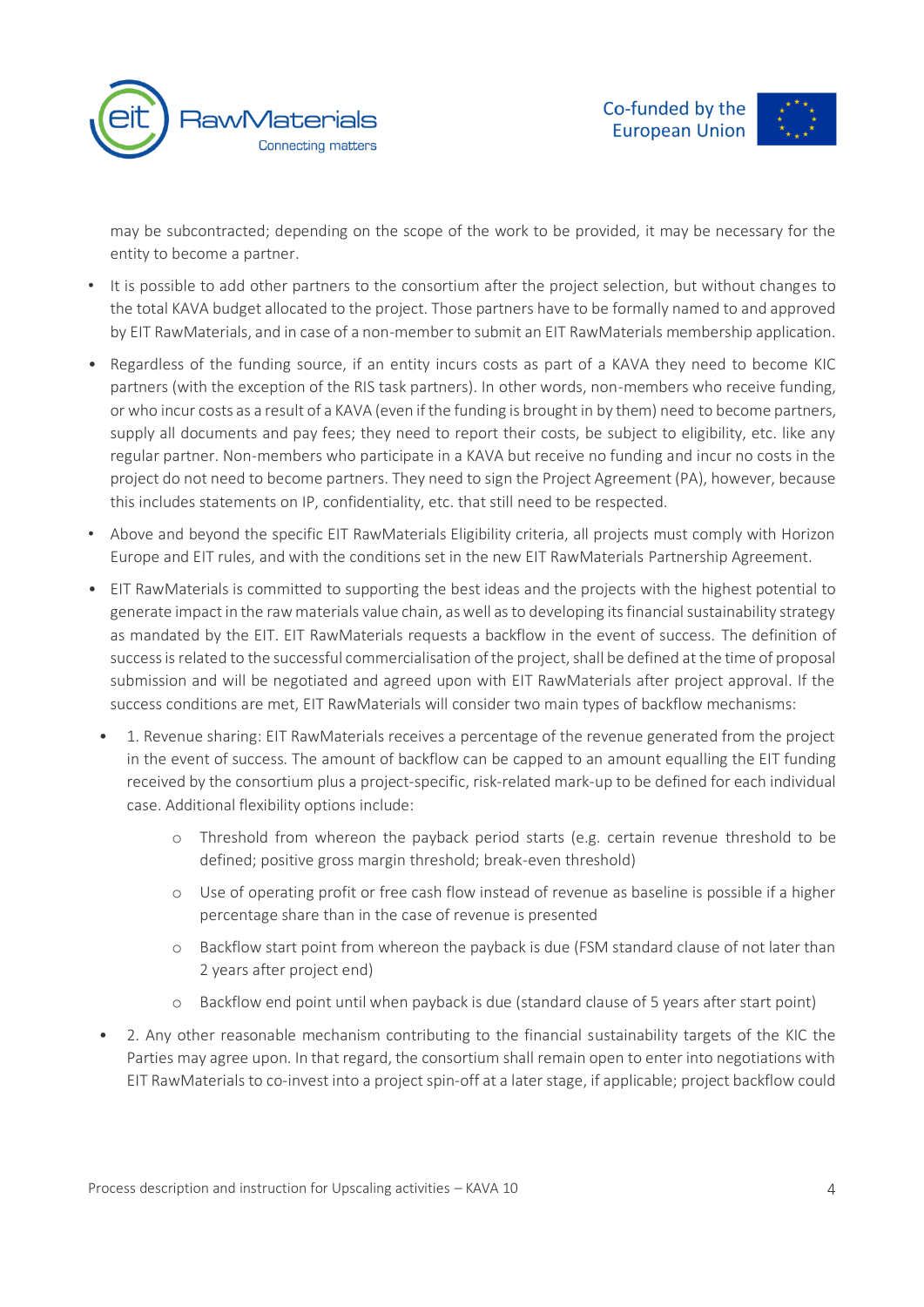



be reinvested into this new venture. If start-ups are involved in the project, granting an option on equity in the event of success to EIT RawMaterials can be viable, too.

After the selection of the project, EIT RawMaterials will discuss with the Commercialisation partner(s) a strategy for the financial sustainability of the KIC.

The mechanism shall reasonably take into account the amount of the grant allocated and the impact generated. Additional opportunities and services provided by EIT RawMaterials such as successful access to investors and customers will be charged separately (e.g. milestone and/or success fee) according to the Terms and Conditions of EIT RawMaterials (please approach your respective local contact point). Details of the backflow will be negotiated prior to the signing of the Project Agreement (PA) and will be outlined in the PA. The option selected for backflow must be outlined in the proposal to a sufficient level of detail that will allow a proper assessment of the project's risks and benefits. If the project is recommended for funding, the details of the backflow mechanism (amount, caps, timeline, responsible party/ies, conditions, etc.) must be fully defined and agreed upon in writing by both parties before the project starts (funds will be released only after both parties have agreed on the backflow mechanism details).

- Consortia are encouraged to consider offering our EIT RM Alumni an internship in their project and/or a site visit. Our Alumni are past or present participants in EIT RM Education, Innovation or Business Development activities and we strongly encourage you to register to the EIT Raw Materials Alumni community that is open not only to students. Indeed the EIT RM Alumni Association would assist in the logistics involved in an internship or study/project visit.
- Proposals claiming to achieve any positive environmental impact, such as resource and energy savings, waste reduction, waste valorization, emissions reduction, etc., must include a Work Package on the assessment of the environmental impacts of the developed products or processes using LCA (Life Cycle Assessment) methodologies.
- Upscaling projects need to be based on a solid market analysis, covering important aspects such as the business environment (e.g., technical, regulatory, social, environmental and political aspects, user needs and targeted applications, customer value proposition, target market(s) (e.g., size, structure, growth potential, segmentation), risk assessment, design or market studies, and intellectual property exploration. A preliminary market analysis must be included in the proposal and will be the basis for the Go-to-market strategy that will be developed in Work Package 0 (WP0) during the project. The Go-to-market strategy will be updated throughout the duration of the project and enable go/no-go decisions following annual reviews.

#### 2.1.1. Expected budget and funding

The exact number of projects to be funded in the framework of this call will depend on the quality of the received proposals and the total available funding. Only Upscaling projects will be considered in the KAVA 9 call.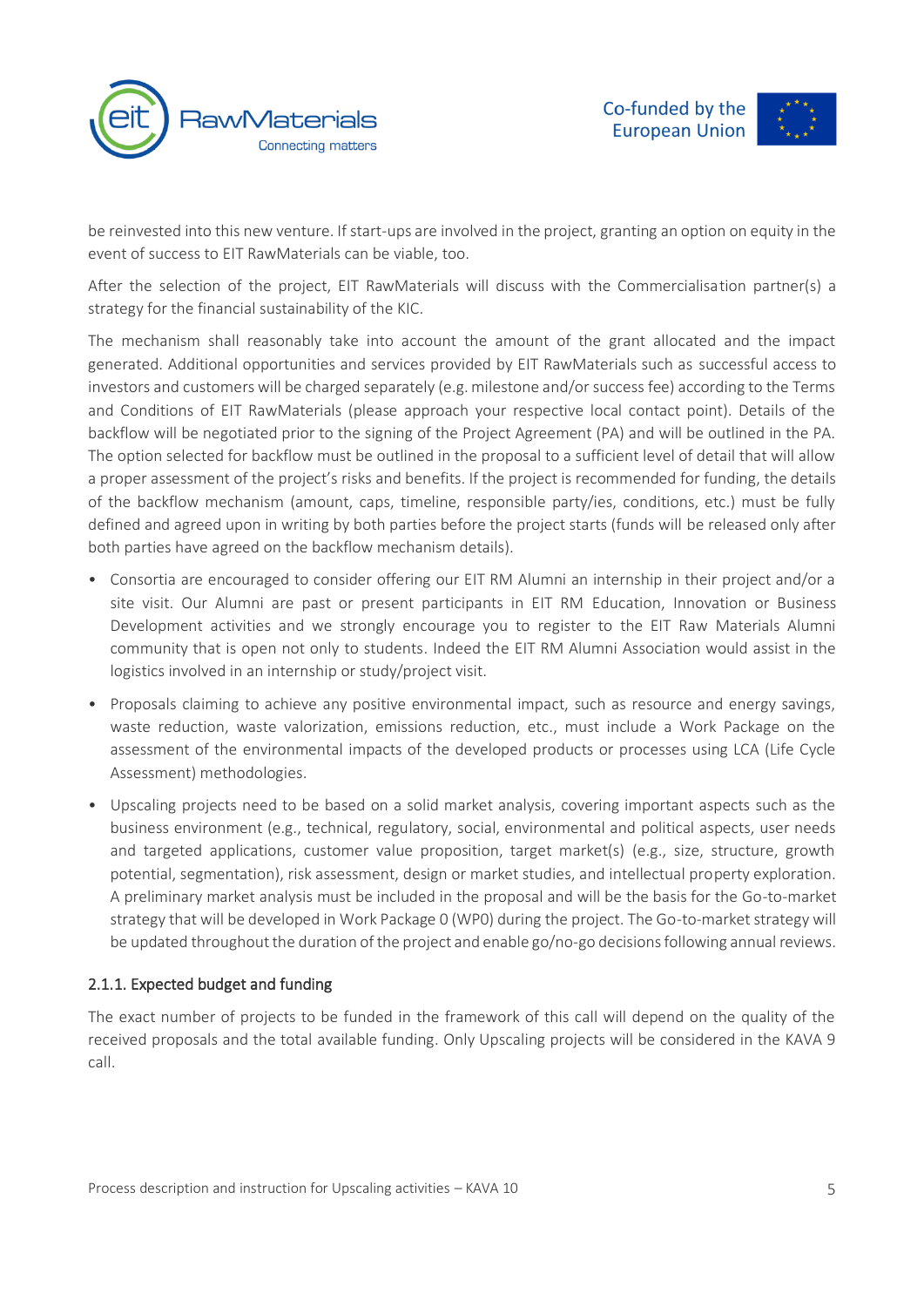



At least 10% of the total EIT budget will be allocated to RIS activities  $2$ .

It is expected that the budget for each project will be no less than € 500,000 per year (including EIT funding and consortium co-funding).

#### 2.1.2. Confidentiality, data protection and ethical considerations

Access to the proposals will be given to EIT RawMaterials Management Team and to the evaluation panel conducting the evaluations. Everyone with access to the proposal texts will have signed a non-disclosure and confidentiality agreement before access is granted.

If a proposal is approved for funding, the full details of the approved project will be communicated to the EIT as part of an update of the proposed Business Plan 2023-2025, where it will be included in EIT's evaluation of the Business Plan.

The title, scope, summary, name of partners in the consortium, name of coordinator and overall budget of projects approved for funding will be shared within the EIT RawMaterials community, and therefore will be made publicly available (e.g., on the EIT RawMaterials' web site, in presentations at conferences etc.). Public dissemination of the project's main results and outcomes is a mandatory condition for funding, and will be arranged jointly by the consortium and EIT RawMaterials staff taking into account the consortium's legitimate confidentiality requirements.

All data and information related to the proposal and its evaluation will be handled and stored in the 'SeedBook' platform according to EIT RawMaterials' customary procedures. The EIT RawMaterials' Code of Conduct will be followed throughout the evaluation process. External evaluators will receive specific instructions on the evaluation process, and access to the proposals will be granted to each Evaluator only after the upload of her/his 'Evaluator Agreement' with provisions on confidentiality, conflict of interest and code of conduct.

### 2.2. Proposal preparation, submission, evaluation and selection process

#### 2.2.1. Proposal registration and preparation

Online matchmaking and brokerage events throughout the year allow partners to discuss project ideas and form potential consortia. It is mandatory for the Coordinator to inform her/his Innovation Hub Manager for each project proposal to be submitted. The Innovation Hub staff, and the Senior Advisors provide guidance and support in order to:

• Set up a solid consortium and find missing partner(s) if required

<sup>&</sup>lt;sup>2</sup> In general, these are activities led by RIS partners and carried out in RIS countries. See th[e EIT RIS](https://eit.europa.eu/our-activities/eit-regional-innovation-scheme-ris) webpage for further information.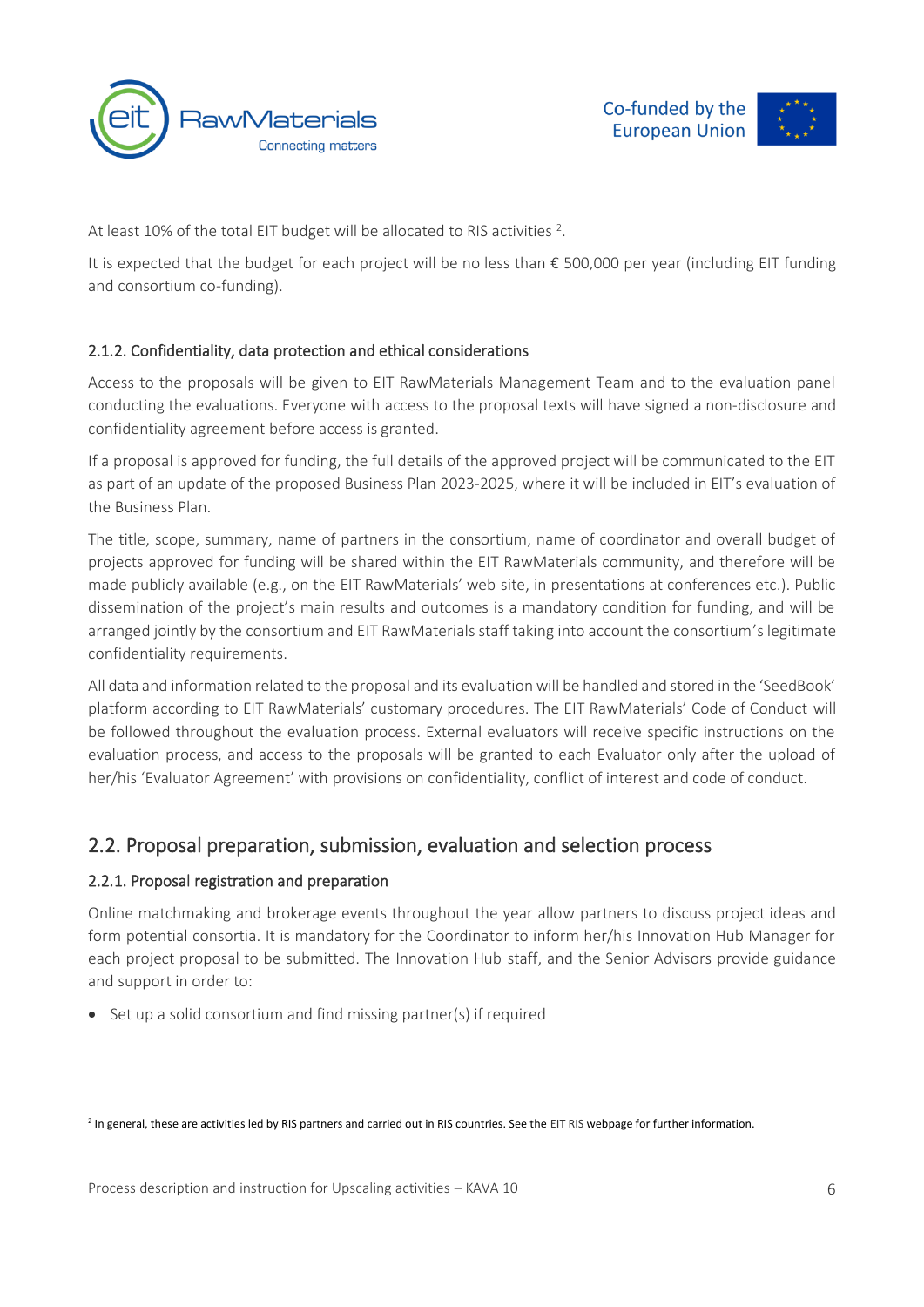



• Advise and support the consortium with their project proposals to ensure they are in line with the evaluation criteria

Frequently asked questions and further guidance and advice of general interest will be posted in in the FAQ section of the online proposal submission platform "Seedbook" ([https://seedbook.eitrawmaterials.eu\)](https://seedbook.eitrawmaterials.eu)/) throughout the proposal preparation period. Project Coordinators should check this section regularly to ensure that they are fully informed and updated on important matters such as eligibility and evaluation criteria, advice on the compilation of the proposal, costs and cost allocation.

It is a recommendation to contact Innovation Hub staff and the Senior Advisors before submitting the DRAFT proposal using the Seedbook platform.

#### Proposals must be registered by Tuesday 31 May 2022 at 13.00 CET (Berlin time) using the SeedBook online platform.

The registration form will become available through Seedbook by mid of September 2021. Following registration, the proposal will be assigned to a Project Officer who will be the primary point of contact with the Project Coordinator throughout the submission process. Note that Project Coordinators will be able to access the online proposal submission template only after their project has been registered and assigned to a Project Officer.

#### 2.2.2. Proposal submission

The proposal submission will take place in two stages, with a DRAFT proposal and a FINAL proposal. Both submissions will be evaluated. It is therefore imperative that the DRAFT proposals contain sufficient information for a comprehensive evaluation.

- Coordinators must submit a DRAFT proposal (stage 1) no later than Tuesday 31 May 2022 at 13.00 CET (Berlin time) using the SeedBook online platform.
- FINAL proposals (stage 2) must be submitted no later than Wednesday 14 September 2022 at 13.00 CET (Berlin time) using the SeedBook online platform. The attached *Upscaling Project proposal: Guidance and Template for complementary information* offers guidance for the content of the proposal.

#### 2.2.3. Proposal evaluation and selection process

The DRAFT proposal (stage 1) should not exceed 5 pages and should contain an executive summary, with objectives, outcomes and final results expected (1/2 page), a short description of the consortium with role of each partner (1/2 page) and detailed information (4 pages) addressing the 5 following criteria, which will be evaluated as "yes/no". Only proposals receiving "yes" to all of 5 following criteria at Stage 1 will be invited to submit a FINAL proposal in Stage 2:

1. The DRAFT proposal should clearly explain the proposal's objective and demonstrate how it is aligned to the expected impact in the Strategic Agenda 2021-2027. The selection of one of the LH as well as one of topic must be clearly stated, and the proposal should describe very concretely how it fit with it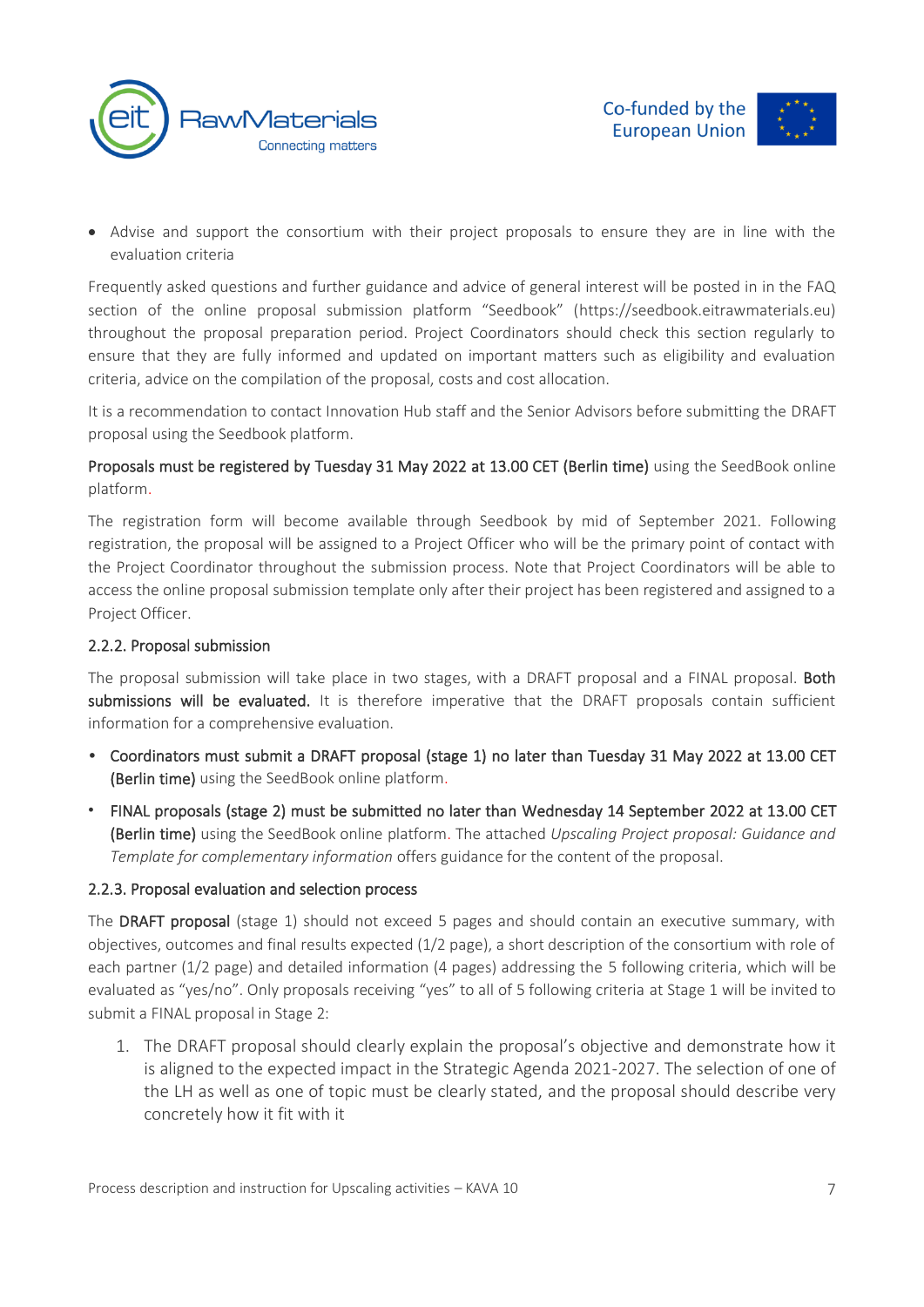

2. The proposal should clearly state what is the impact of the solution by the selection of appropriate KPIs with targets (nb of jobs created, nb of product launched, nb of start up created, amount of investment attracted...). The innovativeness of the solution should be clearly justified with a description of the state of the art and the inclusion of a table describing the competitive advantage of the solution versus available one(s) already in the market (price, properties, environmental footprint…)

The TRL level should be clearly supported by past project results, and if the solution could potentially lead to an investment project (for example via the European Raw Materials Alliance), briefly describe the continuation of the project.

- 3. Commercial attractiveness: Clearly identify the products and/or services, how will you produce and deliver them it and how do you intend to sell it, who are the end users and customers (list potential ones, are they part of your project consortium?), what is the market dynamics and forecast, what is your business model. Important information to cover could be: pricing range for your product/service, expected production capacity, CAPEX and OPEX, sales ramp up, service and coverage expansion plans, accurate market data preferably from real customer(s) which are supporting your market analysis, market size and forecast, time to market of your product/service and additional investment if needed.
- 4. Commercialization capacity to enter the market: Who will produce what? Who will commercialize what? What is their role during the project? what is the background of the members of the commercialisation organization? Do you have access to the potential end user and future customers for validation and piloting? Important information to cover could be: if several products/services are to be launched who will be responsible for their commercialisation, under what business model and how is the agreement between involved partners. This shall include IP provisions and secured access to IP for exploitation and if it is the case on IPR commercialisation
- 5. Pay-back capped to 100% of the EIT grant plus a project-specific, risk-related mark-up to be defined for each individual case, with an agreement between the partners on the share of the profit. For each product/service, who will provide the pay-back, what amount and the timeline. Please provide a table for the payback calculation based on sales forecast (including each product/service to be commercialised) and proposed methodology, be it based on sales revenue sharing with or without a threshold related to break-even in case of investment needed prior to start production.

A template will be provided in SeedBook for the submission of the draft proposal("Template for Upscaling and RIS Upscaling DRAFT proposals"). The template will contain specific instructions and the DRAFT proposals must contain sufficiently detailed and convincing information addressing these criteria. The evaluation will be carried out by the EIT RawMaterials Management Team.

The DRAFT proposal template must be completed and uploaded in SeedBook by Tuesday 31 May 2022 at 13.00 CET (Berlin time). Proposals that do NOT have this document uploaded by the due date will not be considered further in KAVA 9.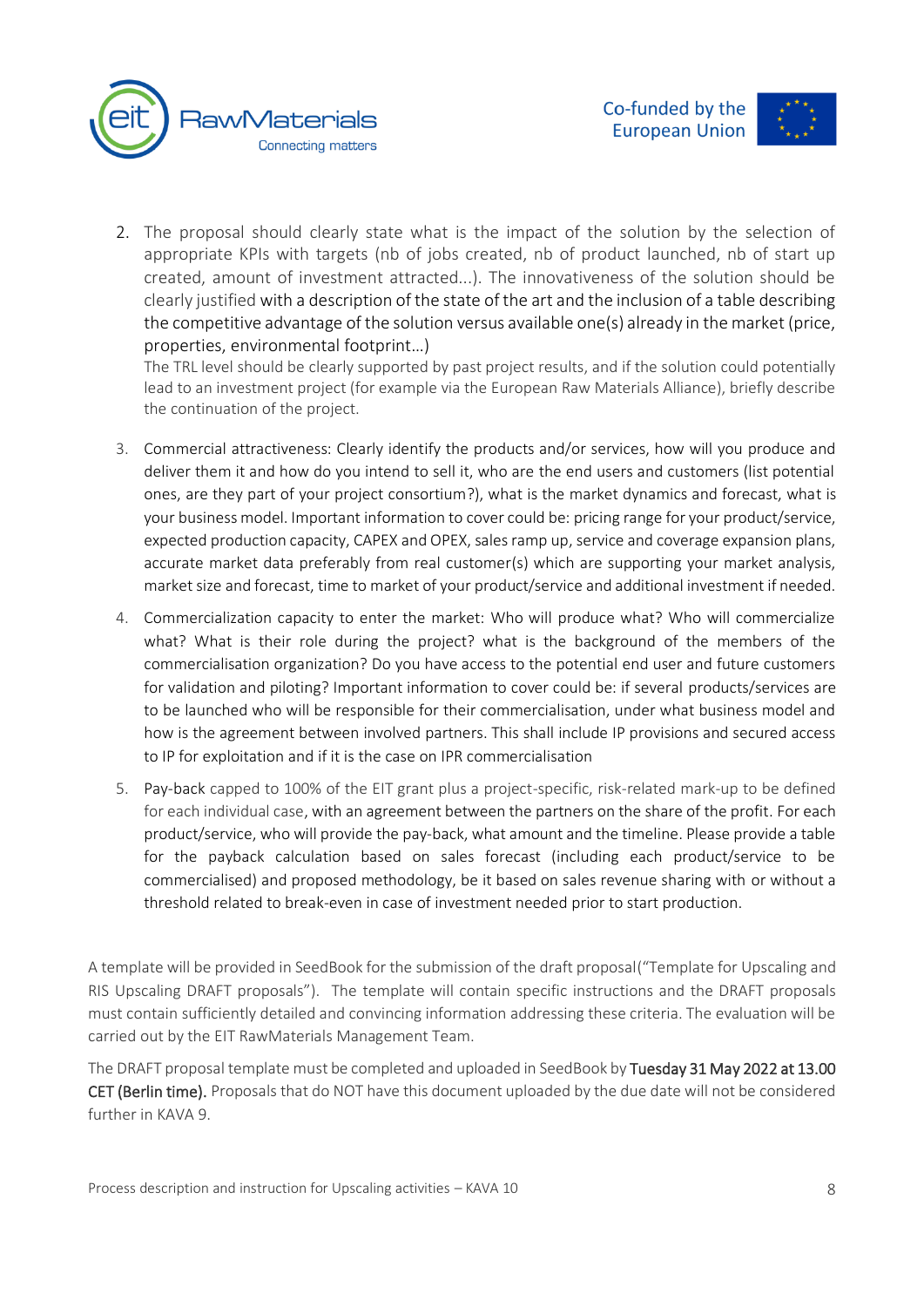



The FINAL proposals will be evaluated according to three sets of criteria:

Eligibility criteria - mandatory requirements (proposals that do not meet such criteria will not be considered for further evaluation), as described in section 2.3 below;

Quality criteria - quality criteria against which the collected proposals will be scored and ranked by external evaluators, according to the evaluation grid presented in section 2.4 below. The Quality criteria include the evaluation of the 'Market Analysis' and the 'Communication and Dissemination' WPs (Sections 1-3 and 6 of the Quality Criteria evaluation grid, respectively).

Strategy criteria - strategy criteria against which the collected proposals will be scored and ranked by the EIT RawMaterials Management Team, according to the evaluation grid presented in section 2.5 below.

Eligible proposals will be selected based on the quality and strategy criteria ranking. Quality criteria (external evaluation) account for the 70% of the final score, while strategy criteria (EIT RawMaterials evaluation) account for 30%.

Proposals' quality will be evaluated by a panel of external experts appointed by the EIT RawMaterials Management Team. EIT RawMaterials will strive to achieve balance in the Evaluators' gender and geographic provenance.

- All members of the evaluation panel will sign non-disclosure and conflict of interest agreements.
- A minimum of three experts will be assigned to the evaluation of each proposal.
- In the first step, these assigned experts evaluate each proposal remotely using the criteria set out in the 2.4 Quality Criteria grid.
- Final evaluation of all proposals is conducted by the entire panel (with the exclusion of any member with a conflict of interest). The strengths and weaknesses of each proposal as perceived by the panel will be documented and communicated to the Project Coordinator once the evaluation process is completed.
- EIT staff and management will act as the facilitators of the panel and facilitate the discussion during evaluation panel meetings but will otherwise not take part in the evaluation process.

Proposals' strategy will be evaluated using the criteria set out in the 2.5 Strategy Criteria grid.

The final selection of all proposals is conducted by the EIT RawMaterials Managing Board using the same criteria. The strengths and weaknesses of each project will be documented and communicated to the Project Coordinator once the evaluation process is completed.

Based on the evaluation, ranking, overall available funding and the mandatory EIT requirement to allocate at least 10% of the total EIT budget to RIS activities, the EIT RawMaterials Managing Board will propose a portfolio of projects to be funded. The Executive Board will approve the portfolio of projects to be submitted to the EIT for funding.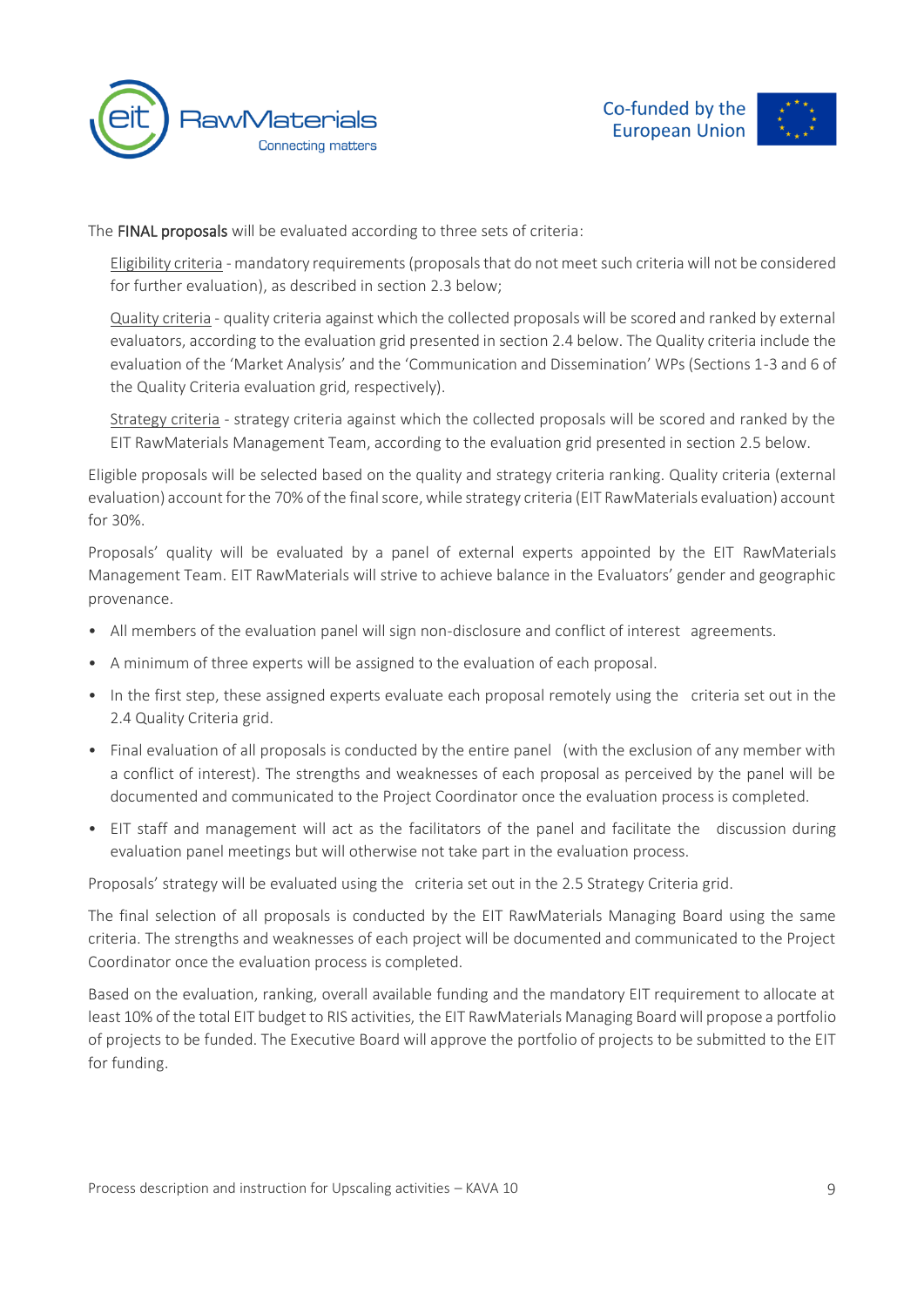

Coordinators of projects that are selected for funding will be informed after approval by the Executive Board and receive also the feedback from the evaluation panels. The feedback may include a list of requested changes that must be made by the Project Coordinator before the project can be given the final approval.

Also following approval by the Executive Board, Coordinators of projects that were not selected for funding will be informed. They will receive evaluation feedback as soon as it is finalised.

# 2.3. Eligibility criteria

Eligibility will be checked at the time of proposal submission and at the time of signing the Project Agreement, and apply throughout the project's funding period. In line with Horizon Europe rules, proposals that do not meet all the eligibility criteria at the time of FINAL proposal submission will be deemed ineligible and will not be evaluated. Proposals that do not meet all the eligibility criteria at the time of signing the Project Agreement will be deemed ineligible and will not be funded. After the signature of the Project Agreement, EIT RawMaterials will not consider any changes that impact on eligibility criteria, and the project will be immediately terminated if these are not met. The following criteria apply to Upscaling proposals:

- It must clearly explain how the proposal is aligned with the Strategic Agenda 2021-27 of EIT RawMaterials
- It must clearly explain how the proposal addresses one or more of the topics listed in the Lighthouse Appendix
- The proposal must clearly state if and how it has the potential to become an investment case for the European Raw Materials Alliance within the funding period
- The co-funding contributed by the project consortium should be minimum 30% of the total funding (NOT 30% of the EIT funding). Co-funding exceeding 30% will be evaluated positively, but does not replace the financial backflow requirement.
- The proposal must include a strategy and a tentative plan for backflow as outlined in Section 2.1.
- The project consortium must consist of a minimum of 2 organizations, coming from a minimum of 2 different countries
- The lead organization must be a Core or Associate Partner (or Linked Third Party to a Core or Associate Partner) of EIT RawMaterials by the time the project starts
- The project consortium must include organizations from at least 2 sides of the knowledge triangle (education, research, industry/business - as defined in the Partner registration documentation)
- Organizations that are non-members are eligible to apply only if they submit an EIT RawMaterials membership application by mid of October 2022. Failure to apply for EIT RawMaterials membership by mid of October 2022 will result in their removal (including the requested funding) from the proposal (note that the project will be immediately terminated if eligibility criteria are not met at this stage)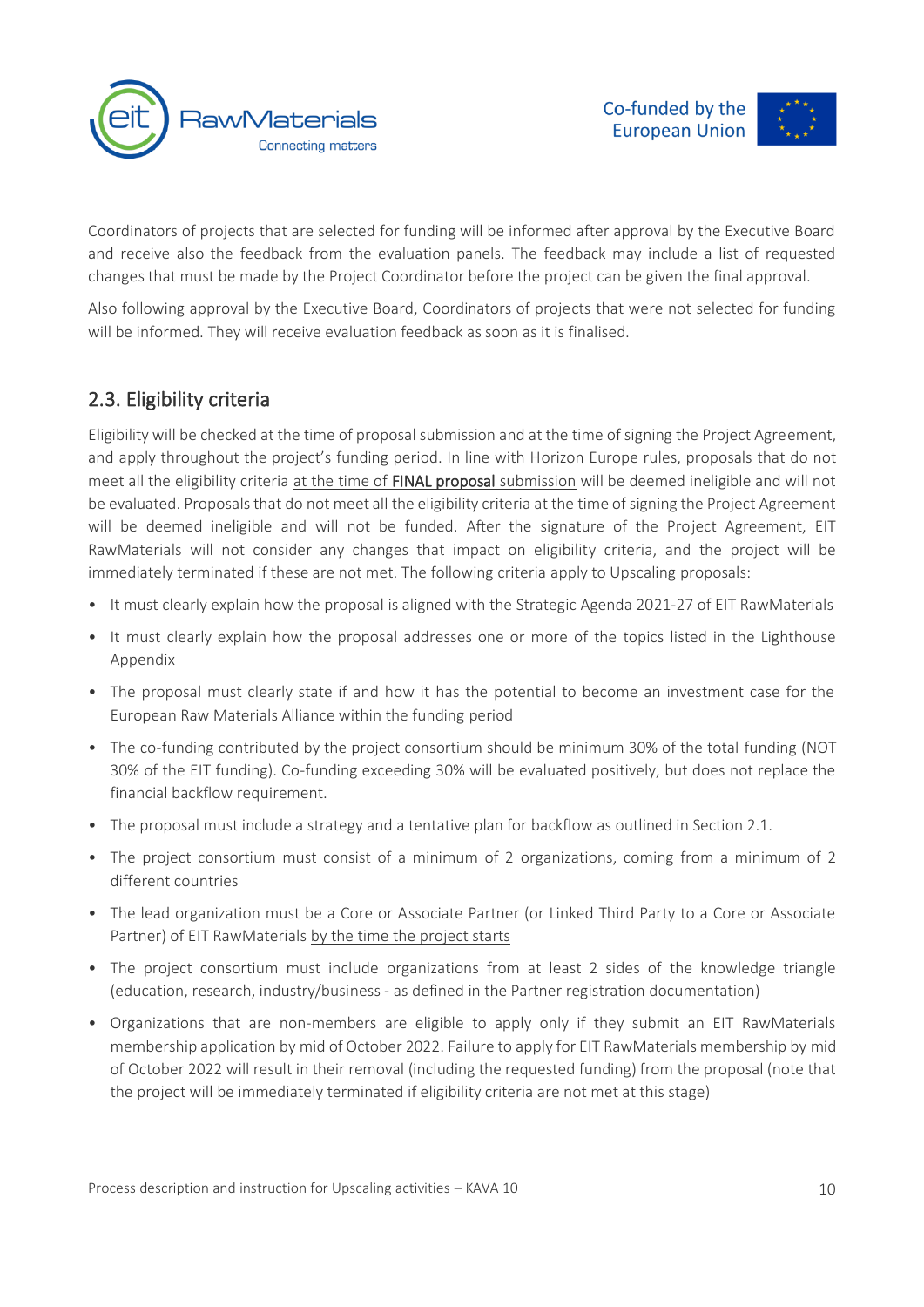



- A detailed work plan must be provided for each year of the project duration at the time of proposal submission, including determined milestones planning as described under 2.1.
- All proposals must include a 'Dissemination and Communication Plan' Work Package, following the communications guidelines included in the document '*EIT RawMaterials Communication and dissemination guidance'*
- All proposals must include a Go-to-market Strategy Work Package (WP0), following the guidelines outlined in the document '*Go-to-market strategy for upscaling projects – Process and guidance'*
- A Preliminary Market analysis must be included in the proposal
- All proposals must include a 'Project Management' Work Package, following the guidelines included in the document '*EIT RawMaterials Project Management guidance'.* The project should be managed by a project manager (PM) with relevant expertise in managing complex projects. Her/his profile can differ from the PC's, and s/he should commit to the project with a 15% FTE, to be monitored with timesheets (timesheet approved internally + declaration of honour) during project reporting. A one-page CV of the PM must be provided
- Additional eligibility criteria apply as outlined in the document '*Lighthouse Appendix'*

| Weight | Description of Criteria                                                                                                                                                                                                                                                                                                                                                                                                                                                                                                                                                                                                                                                    |
|--------|----------------------------------------------------------------------------------------------------------------------------------------------------------------------------------------------------------------------------------------------------------------------------------------------------------------------------------------------------------------------------------------------------------------------------------------------------------------------------------------------------------------------------------------------------------------------------------------------------------------------------------------------------------------------------|
| 5      | 1. Idea/GoToMarket<br>To what extent does the core idea have the potential to be a future commercial success that<br>is in line with the strategic agenda of EIT RawMaterials?<br>Expected competitive advantage vs. other solutions (already available in the market or in<br>development). Preliminary business opportunity assessment: value proposition to target<br>customers, market size and expected growth, ability to bring the solution to the target<br>customers, etc. Clear description of the IP management: background IP, ability to generate<br>new IP, ability to protect, and valorize IP among partners and eventually with the support of<br>the KIC |
| 5      | 2. Project plan<br>To what extent is the project plan clear and feasible - with information about what the TRL<br>levels are as well as how the project will develop the idea and associated technology(ies) from<br>their current level to TRL7/8 and beyond?<br>Clear definition of project objective and overall identifiable output. Clear definition of work<br>packages (WP) with concrete objectives, tasks and measurable deliverables (including for non-                                                                                                                                                                                                         |

### 2.4. Quality criteria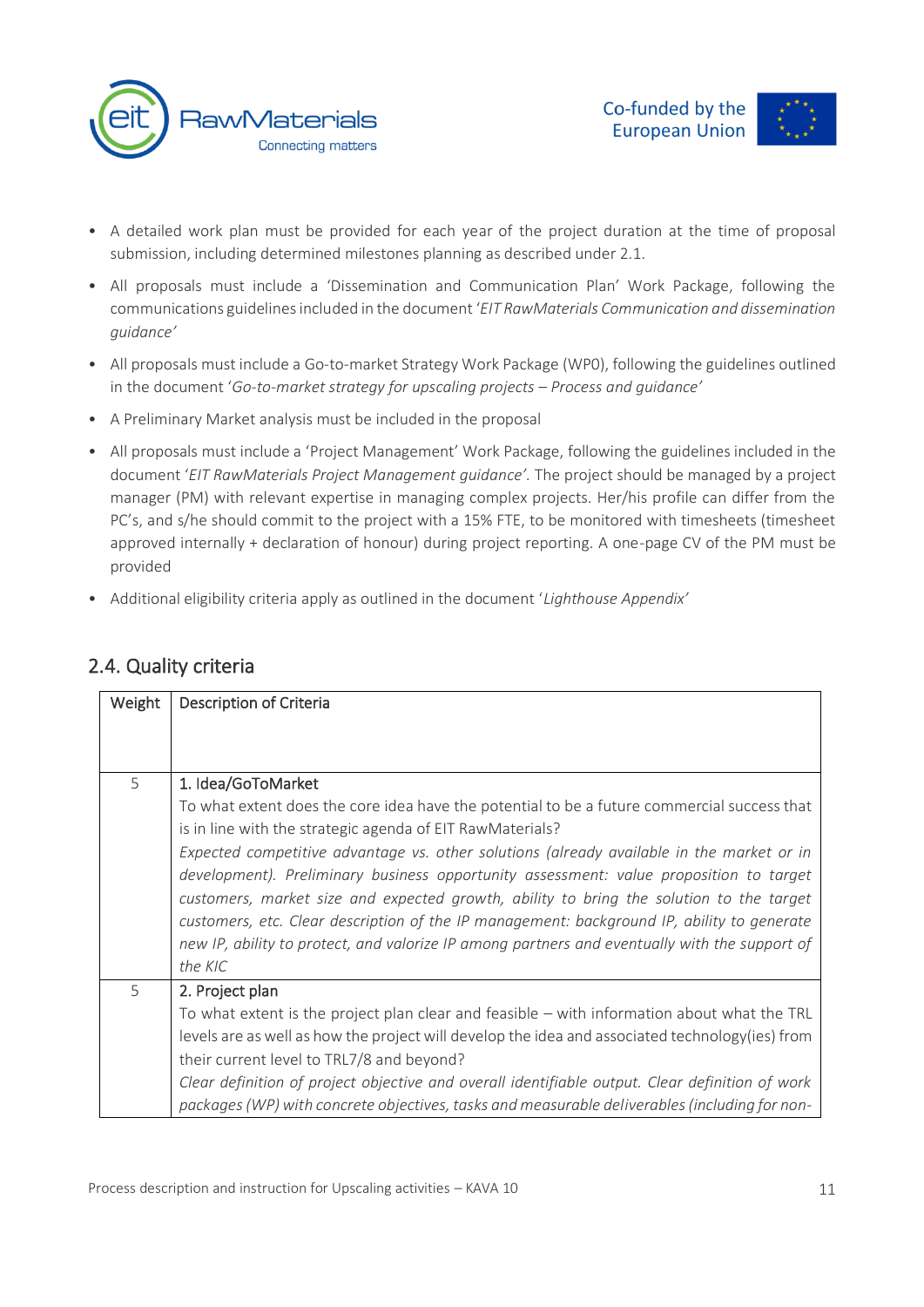





|   | technical aspects of the project, e.g., marketing, finance, IP, stakeholder management,             |  |  |  |
|---|-----------------------------------------------------------------------------------------------------|--|--|--|
|   | regulatory, etc.). Clear project schedule, with well-defined milestones. Risk management:           |  |  |  |
|   | Identification of key risks (with regards to technology, market, regulatory, financial,             |  |  |  |
|   | stakeholders, managerial etc.) and effective mitigation measures                                    |  |  |  |
| 5 | 3. Consortium                                                                                       |  |  |  |
|   | To what extent does the project consortium have the competencies to implement the project           |  |  |  |
|   | plan, and the commitment and competencies to take the steps that will lead to                       |  |  |  |
|   | commercialisation of the idea/technology(ies) beyond TRL8?                                          |  |  |  |
|   | Soundness of the consortium: Quality and relevance of the leading partner, presence of              |  |  |  |
|   | complementary partners covering the key elements of the value chain, diversity of countries         |  |  |  |
|   | and Innovation Hubs represented in the consortium, Involvement of relevant industrial               |  |  |  |
|   | partner(s), presence of one or several SME(s) as active Task partners. Roles and governance:        |  |  |  |
|   | Clear definition of roles corresponding to the specific strengths of each partner, clear definition |  |  |  |
|   | of project governance structure and of coordination mechanisms among partners                       |  |  |  |
| 5 | 4. Innovation                                                                                       |  |  |  |
|   | How relevant and feasible are the innovation proposed and its development? To what extent           |  |  |  |
|   | is the solution innovative 1) relative to global markets and 2) in the specific market where it     |  |  |  |
|   | will be introduced.                                                                                 |  |  |  |
|   | Technical feasibility of the solution based on the technology(ies) currently available to           |  |  |  |
|   | consortium partners                                                                                 |  |  |  |
| 5 | 5. Impact                                                                                           |  |  |  |
|   | What is the problem that the project solves and how big is that problem? How large is the           |  |  |  |
|   | impact that the project will generate outside the consortium?                                       |  |  |  |
|   | Creation of synergies with other actors in the local ecosystem to create an impact beyond the       |  |  |  |
|   | individual project itself                                                                           |  |  |  |
| 5 | 6. Communication and dissemination                                                                  |  |  |  |
|   | Soundness and effectiveness of the communication and dissemination strategy relative to the         |  |  |  |
|   | scope of the project.                                                                               |  |  |  |
|   | Compliance with EIT requirements and proactive communication and dissemination plan.                |  |  |  |
|   | Clear dissemination strategy and application (to other countries, on-going initiatives and          |  |  |  |
|   | programmes, links to development in other materials, themes, markets, audiences, partners,          |  |  |  |
|   | $etc.$ )                                                                                            |  |  |  |

# Total weight =30

The score given for each criterion by the panel will then be multiplied by the weight. Maximum score is 300 = 30 (total weight) \* 10 (maximum score for each criterion). These quantitative scores will be used as input for the consensus evaluation panel.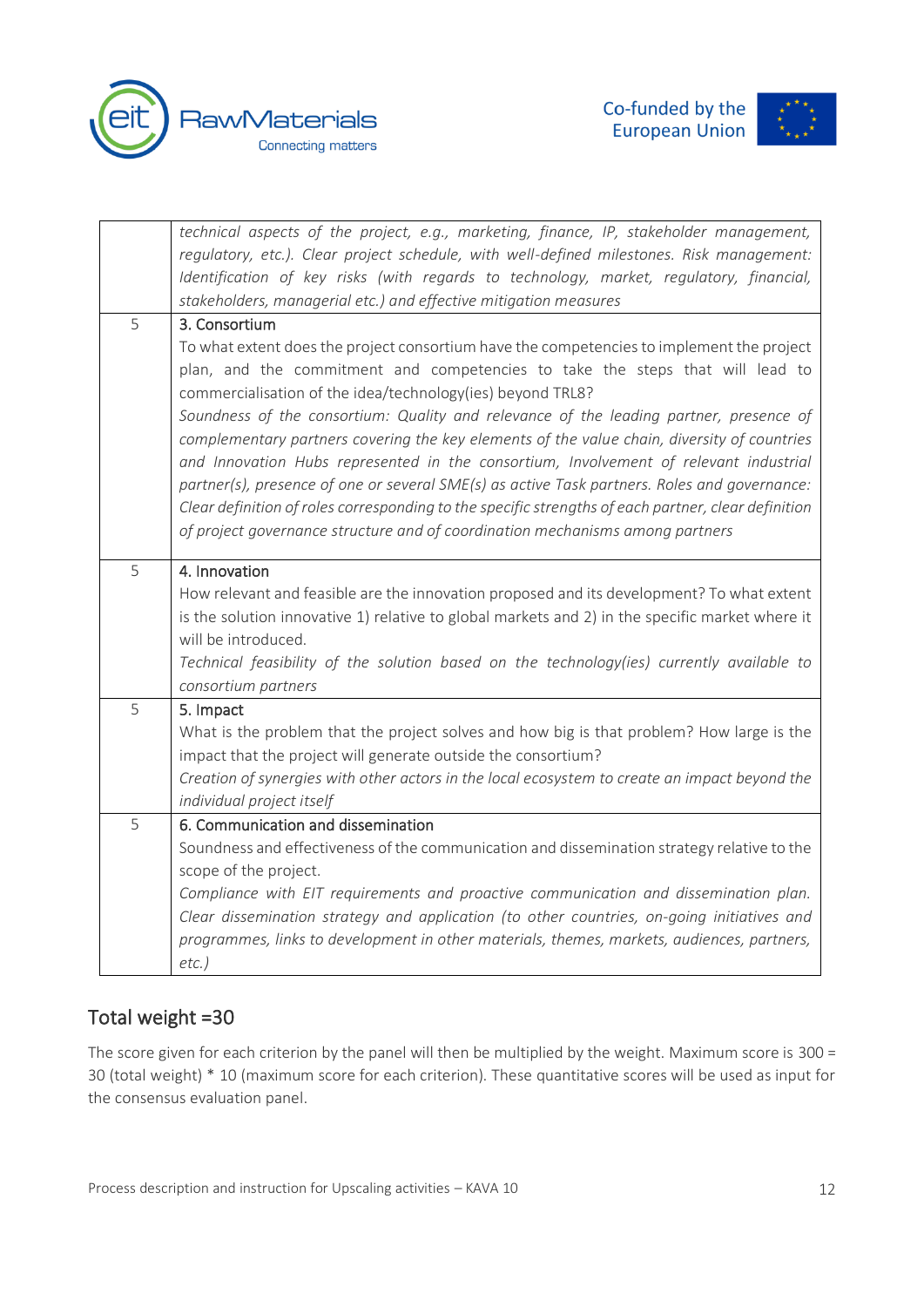



# 2.5. Strategy criteria

| Weight         | Description of criteria                                                                                                                                                                                                                                                                                                                                                                    |
|----------------|--------------------------------------------------------------------------------------------------------------------------------------------------------------------------------------------------------------------------------------------------------------------------------------------------------------------------------------------------------------------------------------------|
| $\overline{9}$ | 1. Strategic importance for the KIC                                                                                                                                                                                                                                                                                                                                                        |
|                | Overall contribution to the KIC's objectives and strategic agenda<br>$\bullet$                                                                                                                                                                                                                                                                                                             |
|                | Contribution to the KIC's financial sustainability strategy (amount and conditions for<br>$\bullet$<br>financial backflow to the KIC)                                                                                                                                                                                                                                                      |
|                | Potential to become an investment case for the European Raw Materials Alliance<br>$\bullet$                                                                                                                                                                                                                                                                                                |
| $\overline{9}$ | 2. Expected impact for the KIC (return on KAVA investment)                                                                                                                                                                                                                                                                                                                                 |
|                | Realistic assessment of the expected contribution that the project will make to the impact<br>$\bullet$<br>of the KIC in terms of its EIT core and impact KPIs (see the Strategic Agenda 2021-27 of<br>EIT RawMaterials) in relation to the requested budget, with focus on added value<br>(investment attracted - KPIs EITHE06.1 and EITHE06.2; KICN01.5) and jobs created<br>(KICN01.10) |
|                | KAVA co-funding brought by the consortium beyond the minimum requirement<br>$\bullet$<br>(addressing EITHE12.1)                                                                                                                                                                                                                                                                            |
|                | Outline of a convincing strategy for introduction to the market within the project funding<br>$\bullet$<br>period (KPIs EITHE01.1 and EITHE02.1)                                                                                                                                                                                                                                           |
| $\overline{2}$ | 3. Completeness and Compliance                                                                                                                                                                                                                                                                                                                                                             |
|                | Completeness and clarity of information provided in the proposal<br>$\bullet$                                                                                                                                                                                                                                                                                                              |
|                | Alignment with feedback given by EIT RawMaterials on previous submissions (if<br>$\bullet$<br>applicable)                                                                                                                                                                                                                                                                                  |
|                | Quality of the project budget definition: clear explanation and justification of costs,<br>$\bullet$<br>proper balance of costs among partners in line with their assigned roles                                                                                                                                                                                                           |

# Total weight =20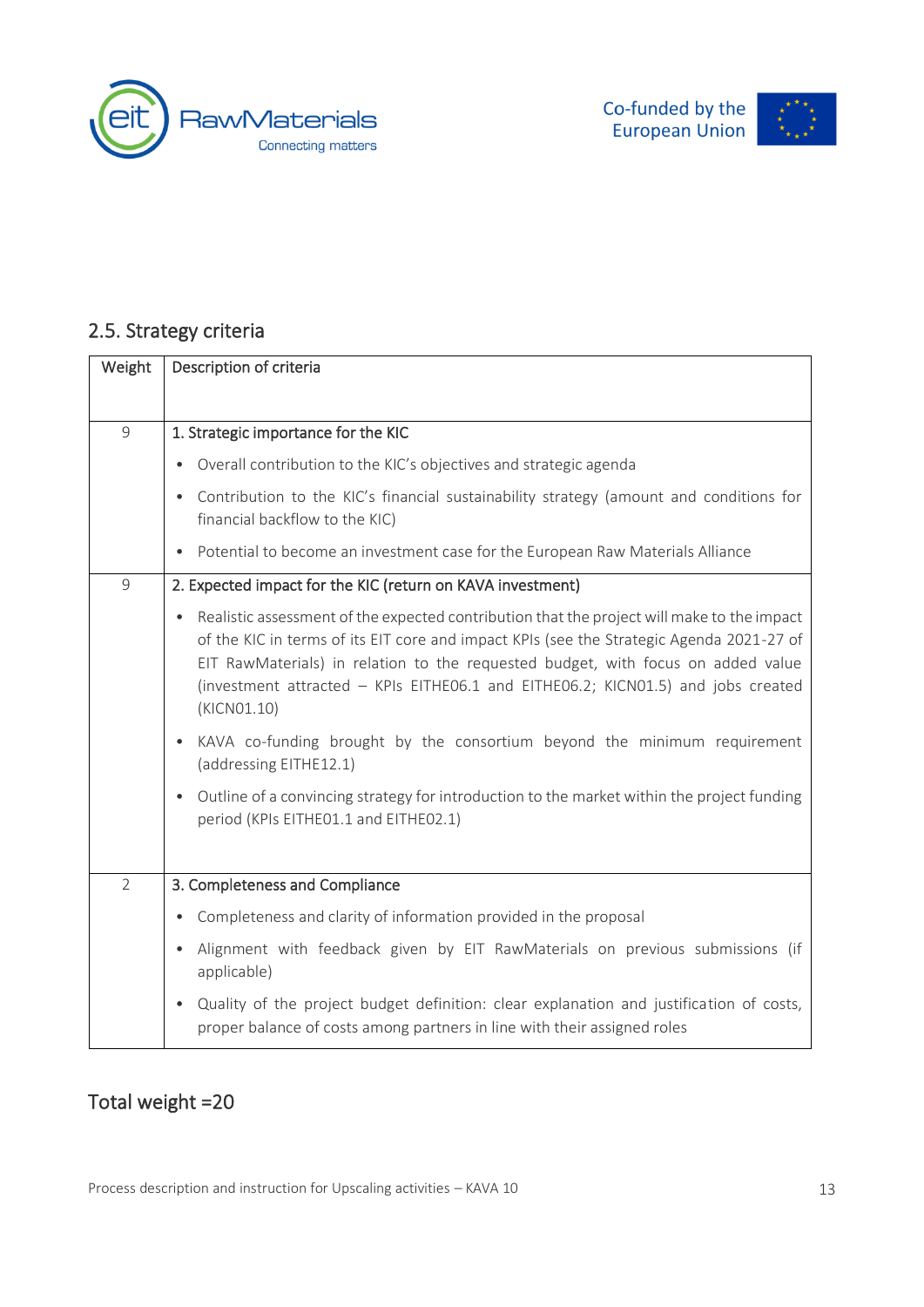



The score given for each criterion by the panel will then be multiplied by the weight. Maximum score is 200 = 20 (total weight) \* 10 (maximum score for each criterion). These quantitative scores will be used as input for the consensus evaluation panel.

Evaluation scale: In relation to each of the criterion (above), each project will be scored from 0 to 5 according to the following scale:

| $\bigcap$      | Non-existent: no relevant information provided in the application file or cannot be judged<br>because out of range                           |
|----------------|----------------------------------------------------------------------------------------------------------------------------------------------|
| $\mathcal{P}$  | <b>Very poor:</b> The criterion is addressed in a very incomplete and unsatisfactory manner                                                  |
| $\overline{4}$ | <b>Poor:</b> There are serious inherent weaknesses in relation to the criterion in question                                                  |
| 6              | Fair: While the proposal addresses the criterion, there are significant weaknesses that<br>would need correction                             |
| 8              | Good: The proposal addresses the criterion well, although some improvements are<br>possible                                                  |
| 10             | <b>Excellent:</b> The proposal successfully addresses all relevant aspects of the criterion in<br>question. Any shortcomings are minor only. |

# 2.6. Calendar

| Thursday 31 March 2022                   | Launch of call                                                                                   |
|------------------------------------------|--------------------------------------------------------------------------------------------------|
| <b>Starting April 2022</b>               | The proposal submission platform "Seedbook"<br>(https://seedbook.eitrawmaterials.eu) goes online |
| Tuesday 31 May 2022 at 13.00 CET         | Proposal REGISTRATION deadline                                                                   |
| Tuesday 31 May 2022 at 13.00 CET         | Proposal SUBMISSION deadline (DRAFT<br><b>DRAFT</b><br>Proposal is uploaded in SeedBook)         |
| First half of June 2022                  | <b>Evaluation of DRAFT Proposals</b>                                                             |
| Wednesday 22 June 2022                   | Outcomes of the evaluation of the DRAFT proposals<br>is communicated to the consortia            |
| Wednesday 14 September 2022 at 13.00 CET | <b>FINAL Proposal SUBMISSION deadline</b>                                                        |
| Mid September to mid October 2022        | Evaluation by panel of external experts                                                          |
| Mid October 2022                         | Preparation of list of projects for funding by KIC<br>Management Team                            |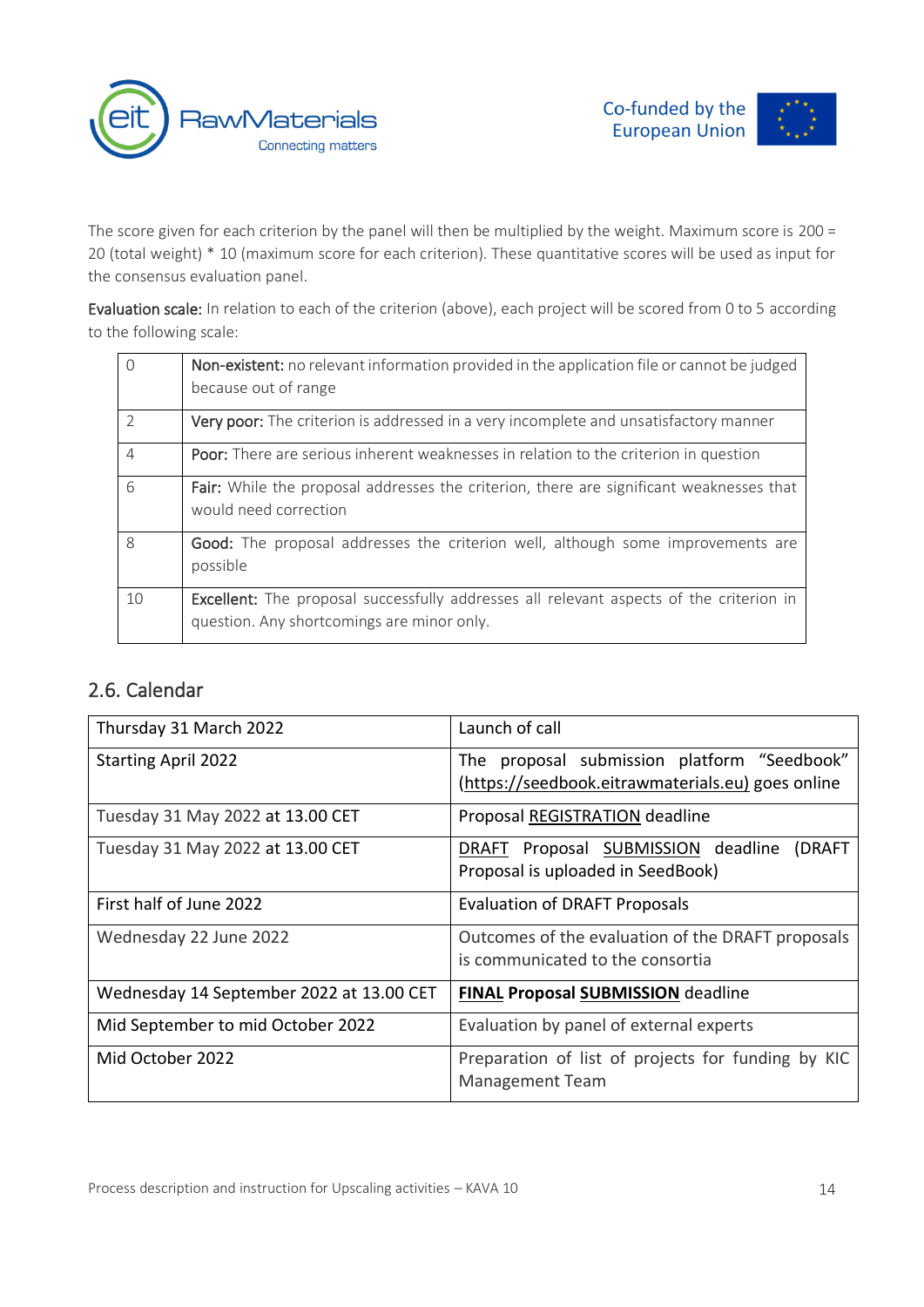



| Wednesday 19 October 2022 | Approval of list of projects for funding by KIC<br>Executive Board & communication to consortia                        |
|---------------------------|------------------------------------------------------------------------------------------------------------------------|
| Mid of November 2022      | Registration of new partners at GA and inclusion of<br>selected projects in Business Plan 2023-2025                    |
| January, 2023             | Earliest starting date for approved projects (to be<br>confirmed)                                                      |
| To be confirmed           | EIT approval of project portfolio after all the<br>requests for clarification have been satisfied (to be<br>confirmed) |

The next call for projects is expected to be launched in the third quarter of 2022, with a submission deadline in the first quarter of 2023.

# 2.7. Registration and proposal submission using SeedBook

Registrations and proposals can only be submitted using the IT-tool SeedBook. Project Coordinators who do not have a SeedBook account are invited to register via this link https://seedbook.eitrawmaterials.eu from mid of September 2021 to get access to the tool and commence the proposal submission process. Innovation Hub staff will assist in using the IT tool.

The DRAFT Proposal must be submitted Tuesday 31 May 2022 at 13.00 CET (Berlin time).

The FINAL proposals must be submitted by Wednesday 14 September 2022 at 13.00 CET (Berlin time).

# 2.8. Support for Environmental Technology Verification

Environmental Technology Verification (ETV) is a tool designed to help innovative environmental technologies access the market. It consists of the verification, on a voluntary basis, of the functional and environmental performance of a technology by qualified third parties, through tests of controlled quality. The end product is an ETV Statement of Verification published on the ETV website and used in business-to-business relations. This enables technology owners to document the reliability of their claims and differentiate from competitors, and it helps technology purchasers identify innovations that suit their needs.

ETV is implemented by accredited Verification Bodies in three technology areas (other areas will also be considered in the near future):

• Water treatment and monitoring (e.g., monitoring water quality, treatment of drinking water and wastewater)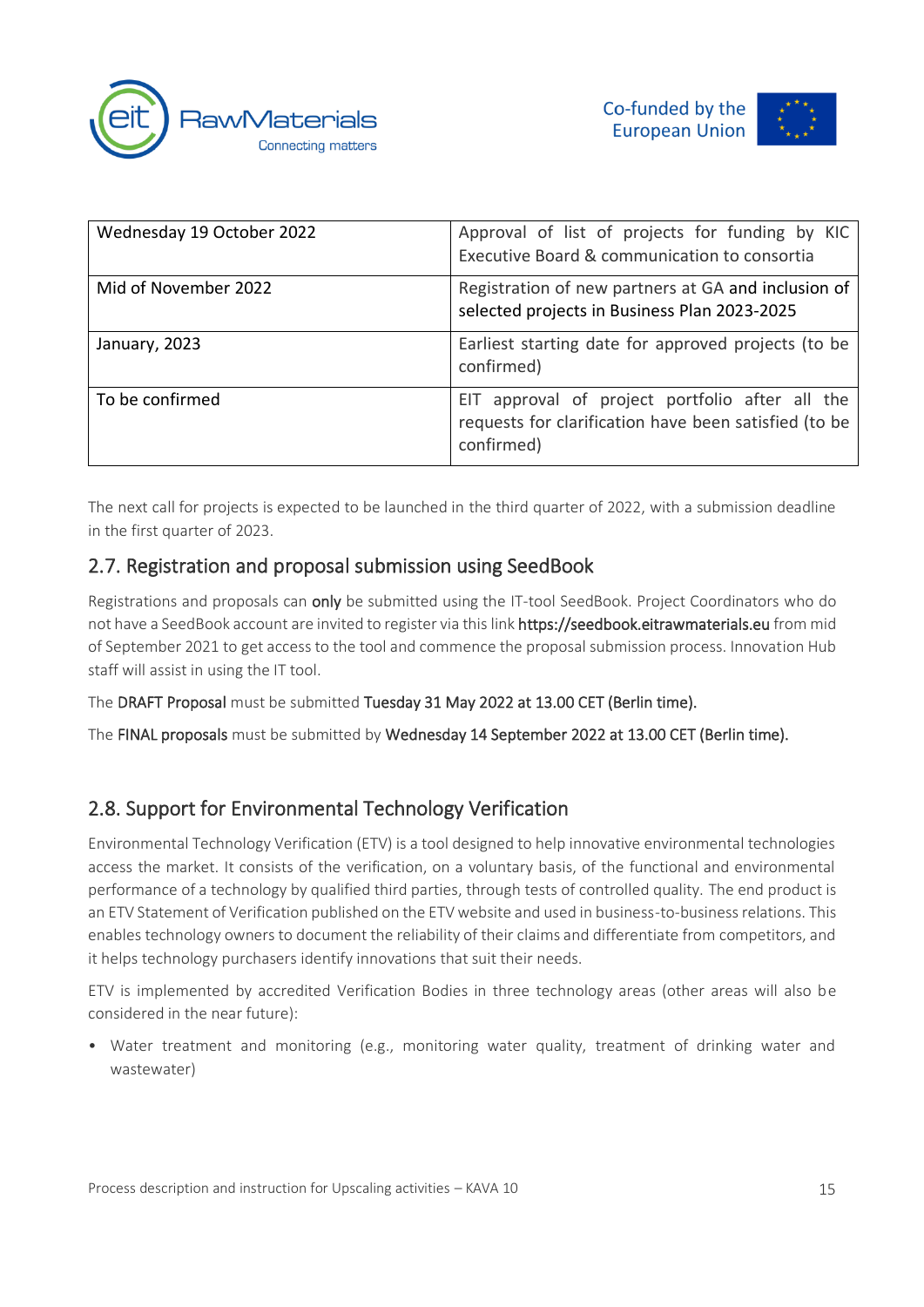



- Materials, waste and resources (e.g., separation and sorting of solid waste, recycling of materials, end-oflife products and chemicals, biomass-based products)
- Energy (e.g., renewable energy, energy generated from waste, energy efficiency)

Technologies can be proposed for verification if they are ready for market (TRL 7 to 9, exceptionally 6) and if they present an innovative aspect and environmental added-value in comparison with relevant alternatives on the market. Interested technology developers are invited to contact one of the 12 accredited Verification Bodies early enough in their development project to plan for the verification procedure and tests in good time and thereby save costs.

Additional information and contact details: https://ec.europa.eu/environment/ecoap/etv\_en

You can budget a maximum of € 75,000 subcontracting costs to take your proposed technology through this verification process.

# 2.9. Appeal and redress procedure

Upon reception of the feedback, the applicant may wish to lodge a request for redress, if there is a concern that there might have been a shortcoming in the way a proposal was evaluated, or if the results of the eligibility checks are incorrect. The redress procedure is not meant to call into question the judgement made by the expert-evaluators. It will consider only procedural shortcomings and factual errors.

Requests for redress should be raised within one month of the reception of the evaluation feedback sent by EIT RawMaterials, and should be sent to [Compliance@eitrawmaterials.eu.](mailto:Compliance@eitrawmaterials.eu) Requests must:

- be related to the evaluation process, or eligibility checks.
- include a clear description of the grounds for the complaint.
- be received within the time limit specified above.

An initial reply will be sent to complainants no later than two weeks after the deadline for redress requests. This initial reply will indicate when a definitive reply will be provided. A redress committee of EIT RawMaterials may be convened to examine the evaluation process for the case under consideration. The committee's role is to ensure a coherent interpretation of requests, and equal treatment of applicants. The redress committee itself, however, does not re-evaluate the proposal. Depending on the nature of the complaint, the committee may review the evaluation report, the individual comments and examine the CVs of the evaluation experts. Following its review, the committee will recommend a course of action to the EIT RawMaterials OMT. If there is clear evidence of a shortcoming that could affect the funding decision, it is possible that all or part of the proposal may be re-evaluated. Unless there is clear evidence of a shortcoming there will be no follow-up or re-evaluation. The Executive Board of EIT RawMaterials will be informed of any redress procedures in due course.